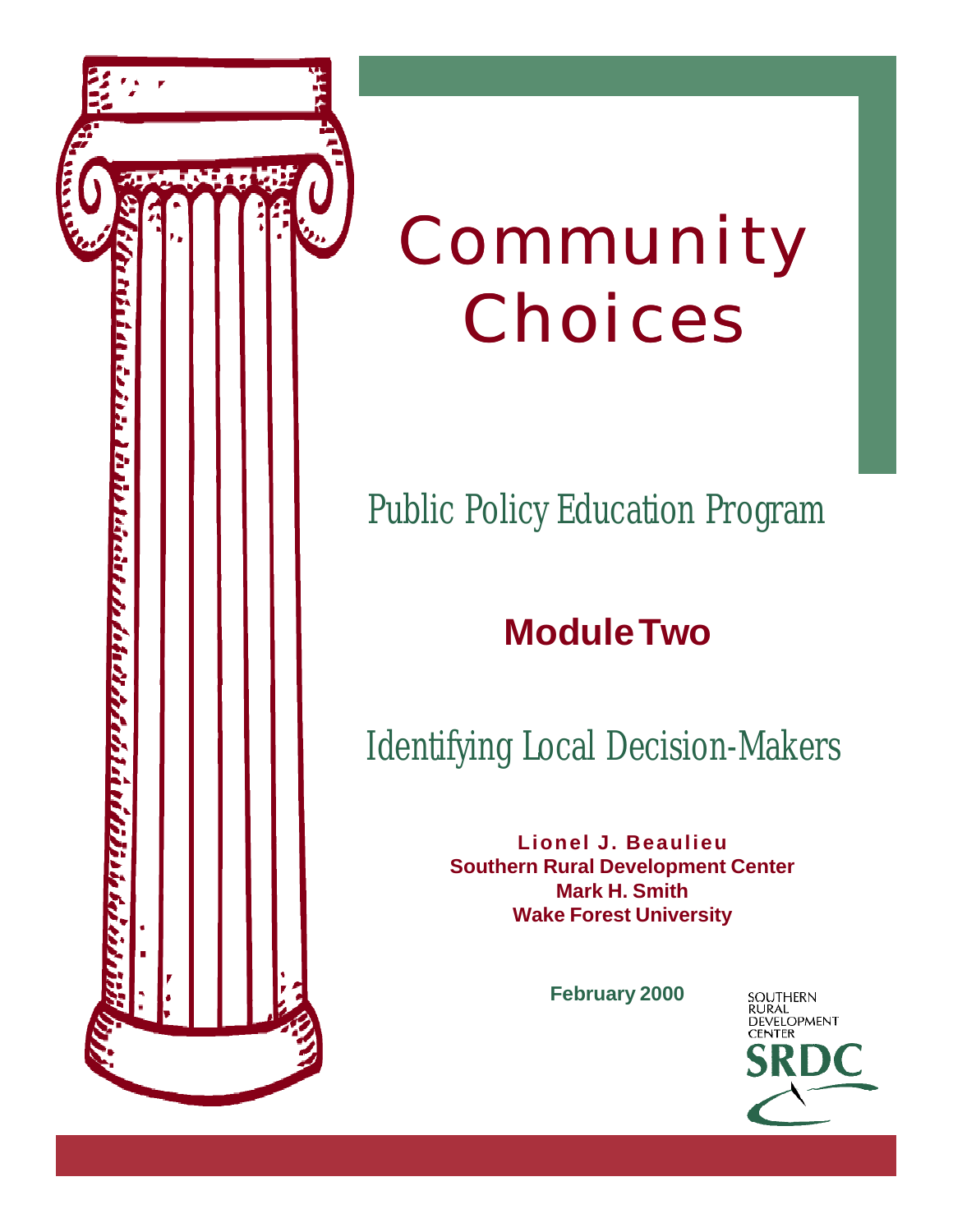The Southern Rural Development Center is one of four USDA-sponsored regional centers in the nation. The Center coordinates rural development research and extension (education) programs cooperatively with the 29 land-grant institutions in the South. The Center supports and strengthens individual state efforts in rural areas by drawing upon multi-disciplinary networks of university research and extension land-grant faculty in the region. The center is cosponsored by Mississippi State University and Alcorn State University.

> For more information, contact: **Southern Rural Development Center** Box 9656 Mississippi State, MS 39762 662-625-3207 662-325-8912 (fax) http://ext.msstate.edu/srdc/ bonniet@srdc.msstate.edu

SRDC Publication No. 214 February 2000

 *2000 The Southern Rural Development Center. This material may be copied for nonprofit educational use provided that credit is given to the original source and that a brief note explaining the use is sent to the Southern Rural Development Center, Box 9656, Mississippi State, MS 39762, or bonniet@srdc.msstate.edu.*  $^{\circledR}$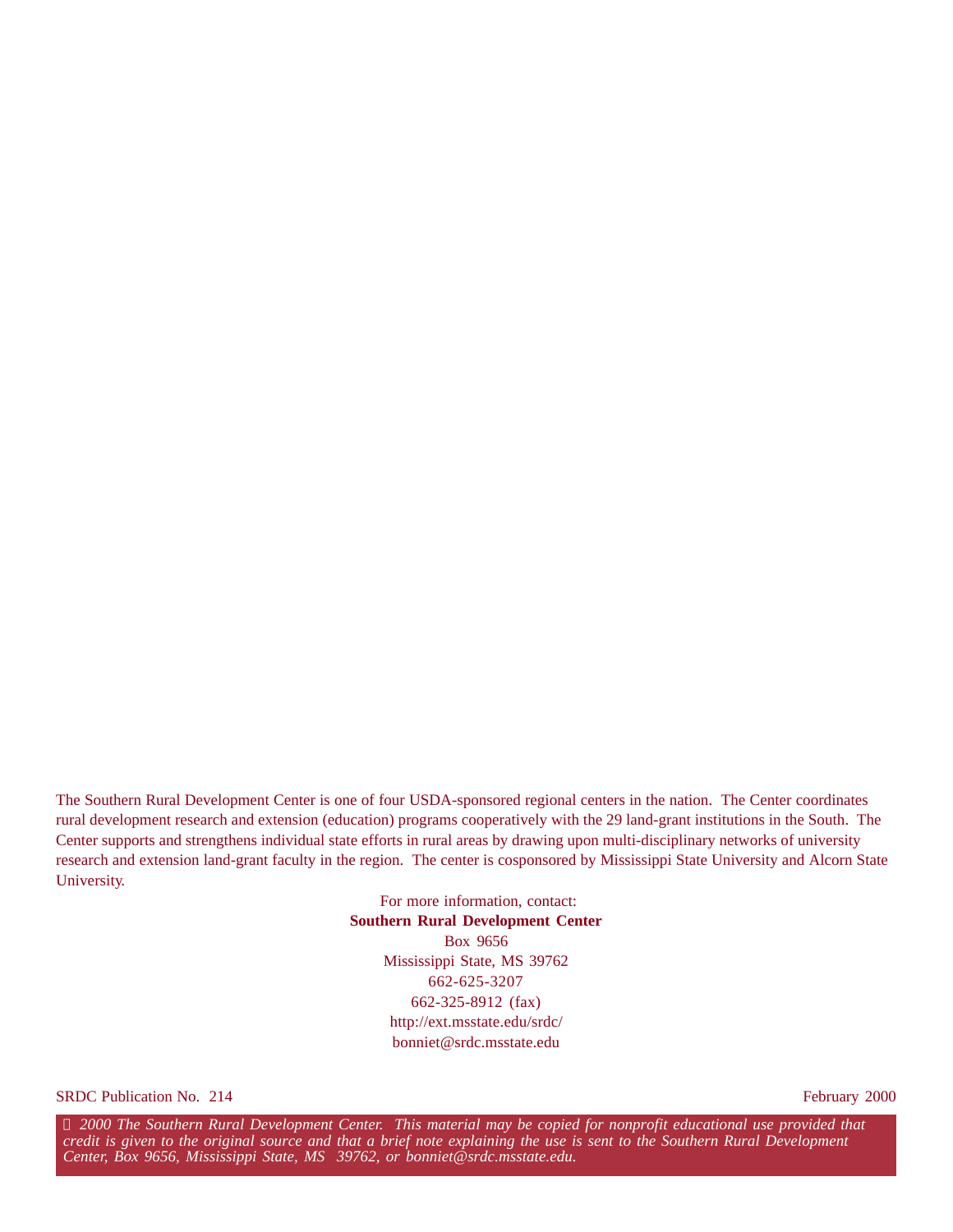### **Module Two Instructor's Guide**

Identifying Local Decision-Makers

**Objectives** By the end of this session, participants will be able to do the following:

- $\bullet$  Understand the U.S. system of government and the importance of local government;
- Assess the role of social stratification in shaping local involvement;
- Understand the levels of influence in the community and apply techniques designed to identify these influential leaders; and
- Gain a greater sensitivity about the importance of including members of the community who are often not heard in local public policy deliberations.

#### **Procdeures and Timeline:**

- The first portion of this session should present the key information in the overview document, *Identifying Local Decision-Makers: Expanding Citizen Involvement in the Public Policy Process.* To avoid presenting a formal lecture on this topic, involve participants in your presentation as much as possible. For example, when discussing levels of leadership and influence in the community, ask participants to offer their views on who is influential in local issues and policy activities and why. Use this type of group discussion as a bridge to present the leadership pyramid (Figure 1). Do all that you can to invite discussion and debate throughout the presentation of the overview. Spend 30 to 40 minutes on the overview.
- Let the participants systematically assess who the influential leaders are in their community by doing Activity #1. To get all participants involved, divide them into groups of 5 to 7. Have each group select someone to give a brief summary of the group's discussion and decisions. Plan 40 minutes for this activity.
- w For the final 50 to 60 minutes of this session, ask each of the small groups to do Activity #2. The issue of "school choice" is a very timely and controversial issue and is an excellent example of a public policy issue that deserves discussion at the local community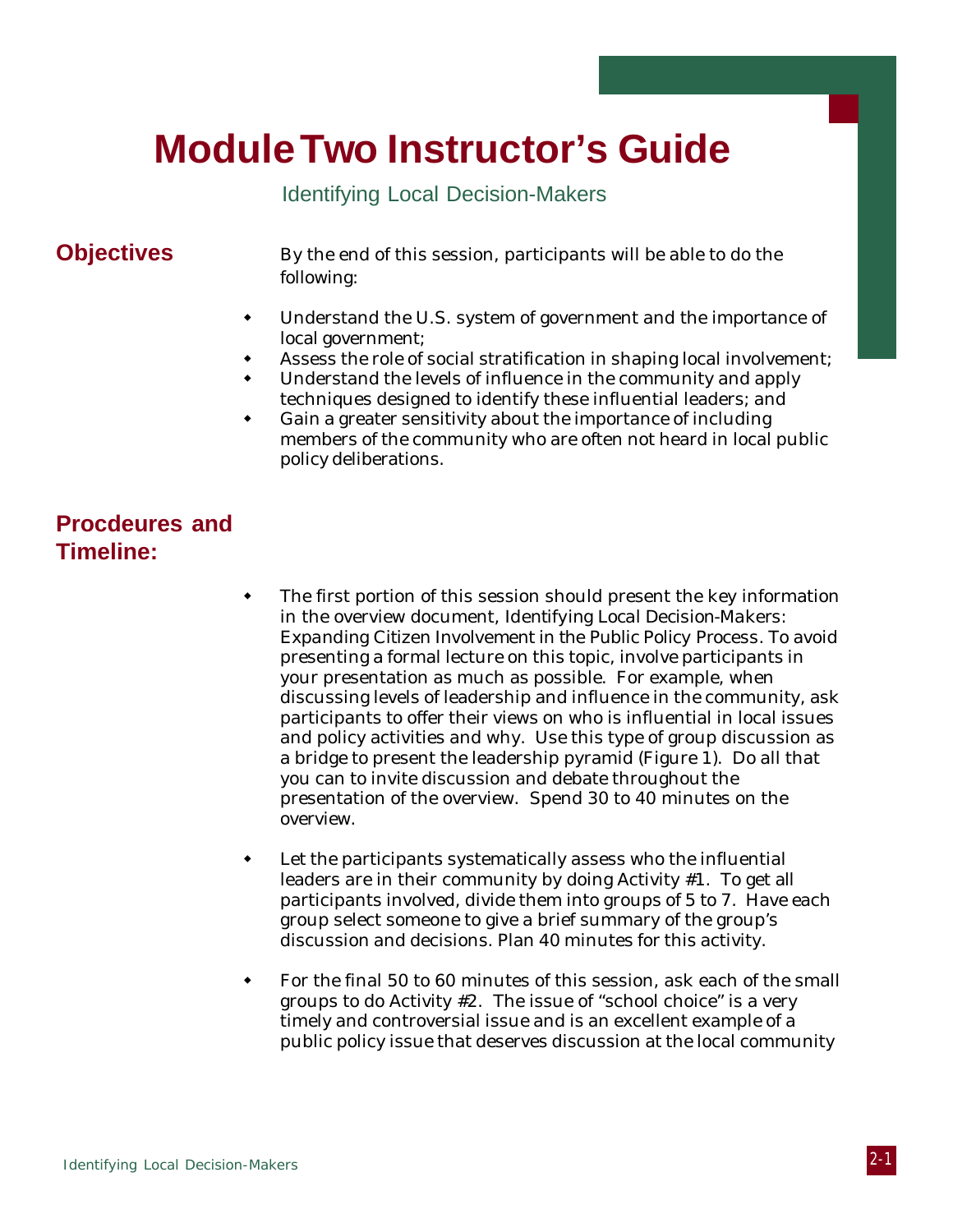

level; however, the key matter you want participants to consider is what the implications of such a policy would be on various individuals and groups in the community.

#### **Materials Needed**

- Microsoft PowerPoint:
- Newsprint pad and markers, clean overhead transparencies, or both for discussion groups to use;
- w Copies of the *Identifying Local Decision-Makers* overview document; and
- w Activity # 1 (*Approaches for Identifying Community Leaders)* and Activity #2 (*School Choice: Exploring Its Impact on People in the Community*).

#### **Going Further... Things For Participants To Do**

- Conduct a more formal assessment of the leadership and influence structure of the community. Contact knowledgeable community members and ask for their input on who the key decision-makers are in the community.
- Identify recent public policy decisions and explore who the central players in the issue were. Were the various socioeconomic strata of the community represented? Were some individuals/groups beneficiaries of this decision? Were any groups or individuals likely to be impacted in a negative way as a result of this decision?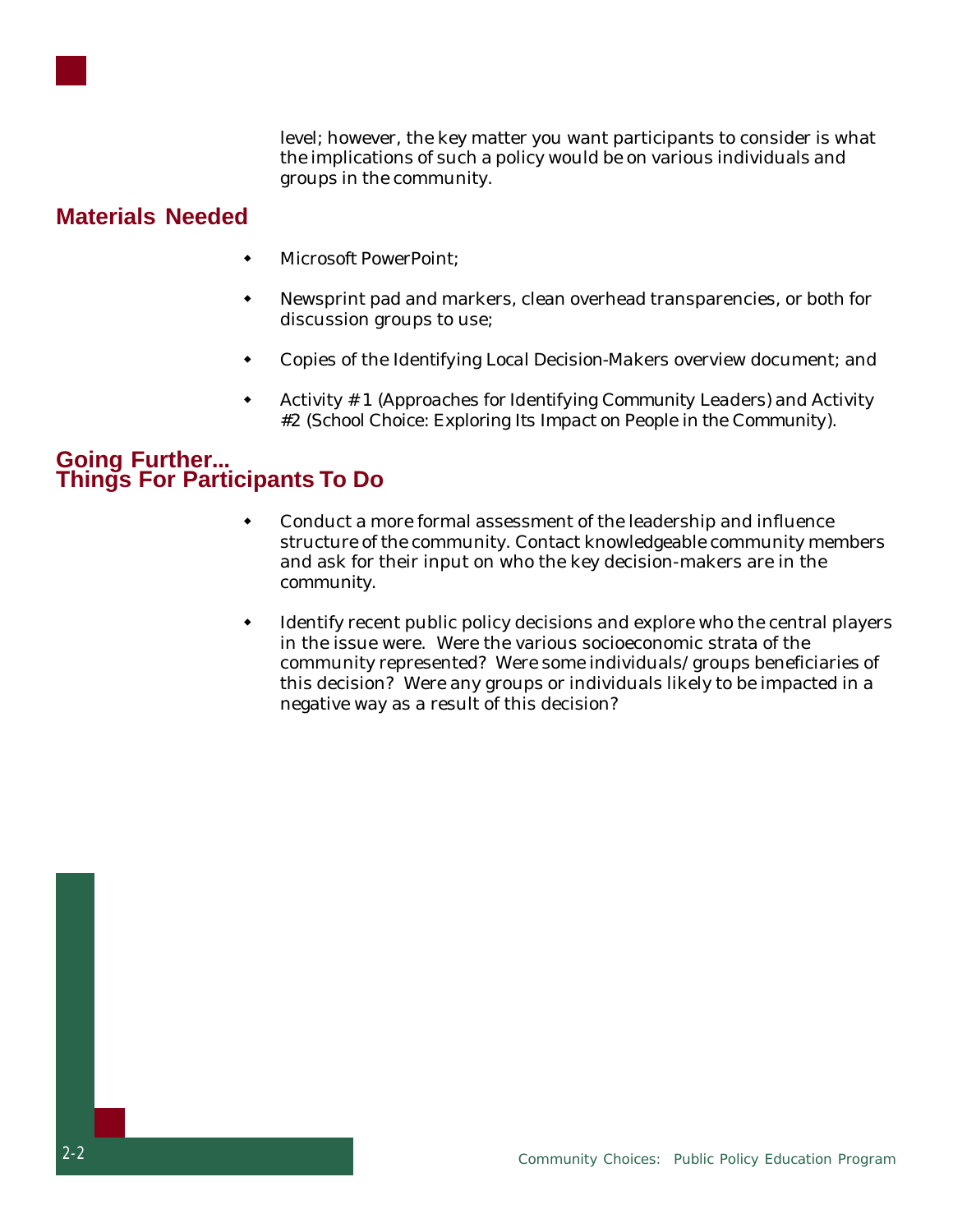### **Identifying Local Decision-Makers: Expanding Citizen Involvement in the Public Policy Process**

Lionel J. Beaulieu Southern Rural Development **Center** 

Mark Smith Wake Forrest University

#### **Preface**

The previous module presented the public education model as a useful framework designed to walk program participants through a series of steps to arrive at solutions, through consensus, that hold promise in helping solve important local policy issues. It can be viewed as a tool in the decision-making process. This module will allow program participants to focus on the **involvement** phase of public policy education; to identify people and processes in their community that make and implement policy decisions. These individuals will be the ones who will, through their leadership roles, have an effect on getting issues resolved that address economic development and its relationship to human capital investment.

#### **Introduction**

We have emphasized that individuals in a community work together to address local problems, concerns, and opportunities. But how does this process really unfold in your community?

In fact, the most disturbing aspect of the leadership and influence structure found in many communities is that a sizable number of people the general public—take little, if any, active part in local decisions. This module is designed to foster an understanding of who makes decisions, and how these decisions are made. Furthermore, it invites a broader segment of the local community to be better informed about important local matters and to take an active part in helping shape responses to these issues.

This overview will briefly describe the United States' system of government as one that places great importance on local decision-making activities. It also will explain how, despite this assigned importance, access to and participation in the policy-making process is not equally available to all citizens of a community. It will then discuss, in greater detail, the influence that people at different levels of leadership have on local policies, focusing on who makes the policy decisions and how they are implemented. It will conclude by arguing for the increased need and commitment to

"As you think about policy, it's more important to recognize that, in many cases, certain people are more successful in affecting policy decisions than are others."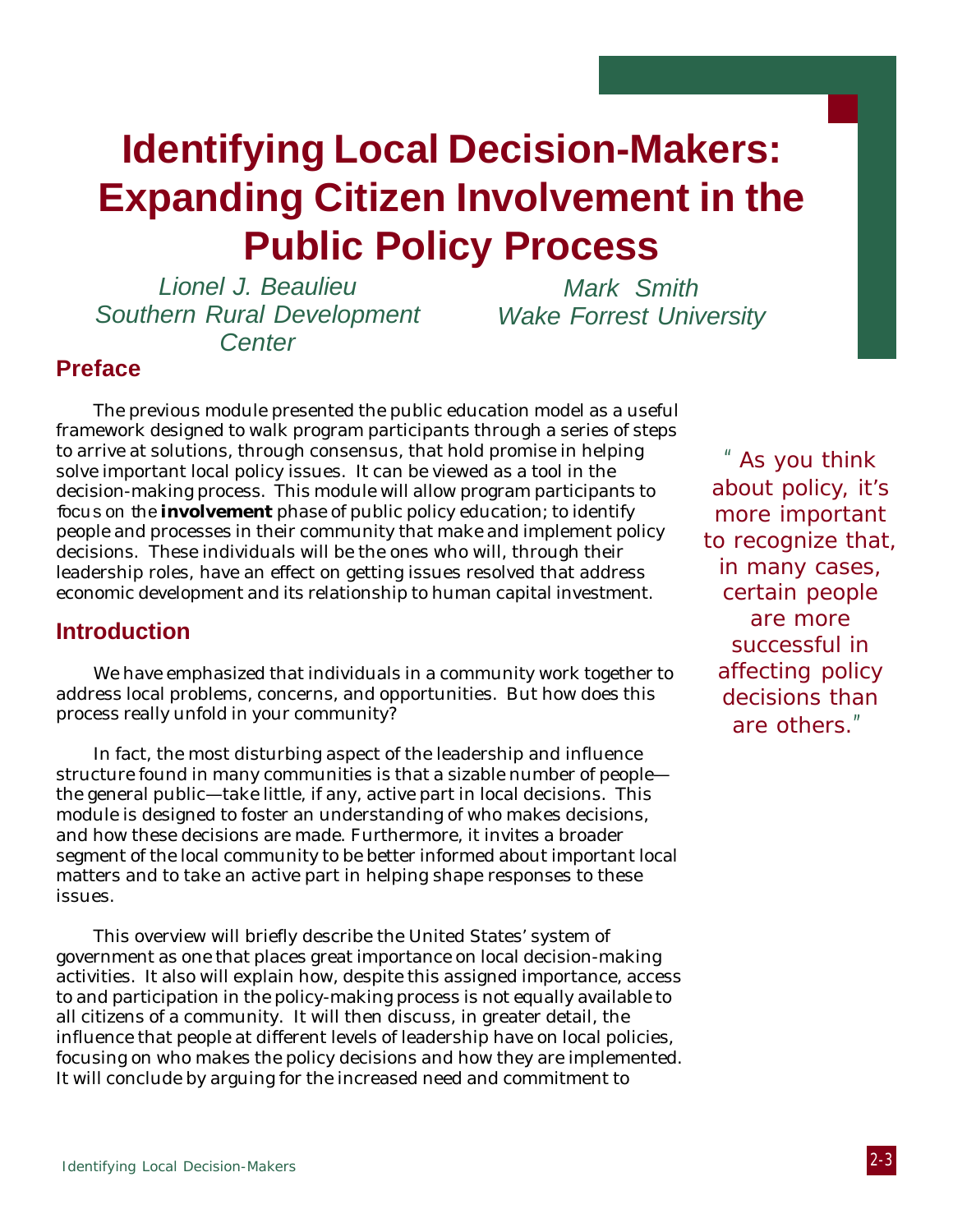

engage more citizens in policy discussions that address issues of importance to people in the community.

#### **Understanding the U.S. System of Government**

If you were to examine the way our system of government is organized in the United States, you would begin to truly appreciate the significant importance that the system places on local decisions arrived at by an active citizenry. The United States has a *federal system* of government in which power and responsibility are shared among the national, state, and local jurisdictions. The functions and powers of government are divided between the national and the state governments. The governing powers of townships, municipalities, and counties are granted by the states, and in many cases, the local governmental units function as administrative units of the states.

While it is true that there is often more interest in the big happenings at the state and national levels, local government is every bit as important in its own sphere. As one author has stated so well:

Local governing agencies exert great influence on the way we live. They are the dominant level of government within our federal sphere in such matters as the exercise of police power, public education below the college level, recreation, regulation of land use, and such unglamourous yet essential services, as waste disposal [1].

Furthermore, local government is the only echelon of our national system on which most of us can feel any direct influence or personal identity—except during moments of patriotic drama. The nation, the states, even most of the counties, are sprawling conglomerates in which most individuals can function only as minute statistics—barely affecting the averages, trends, and probabilities on which governing decisions are based.

In essence, our unique system of government calls for citizens to take an active part in decision-making. And the chance to be a "part of the action" is most readily available at the local level.

However, there are certain factors that serve as barriers to participation in local issues. A brief discussion of social differences can begin to offer us some understanding of what these potential forces might be.

#### **Social Stratification**

An important American ideal is that *all people are created equal*. This implies that, naturally, we all have the same ability to become involved and influence policy. However, social differences among people arise and exert direct and indirect effects on who has the influence to impact the policy-

"Various types of social differences lead to social stratification— a ranking process that assigns gradations of higher or lower values to individual characteristics."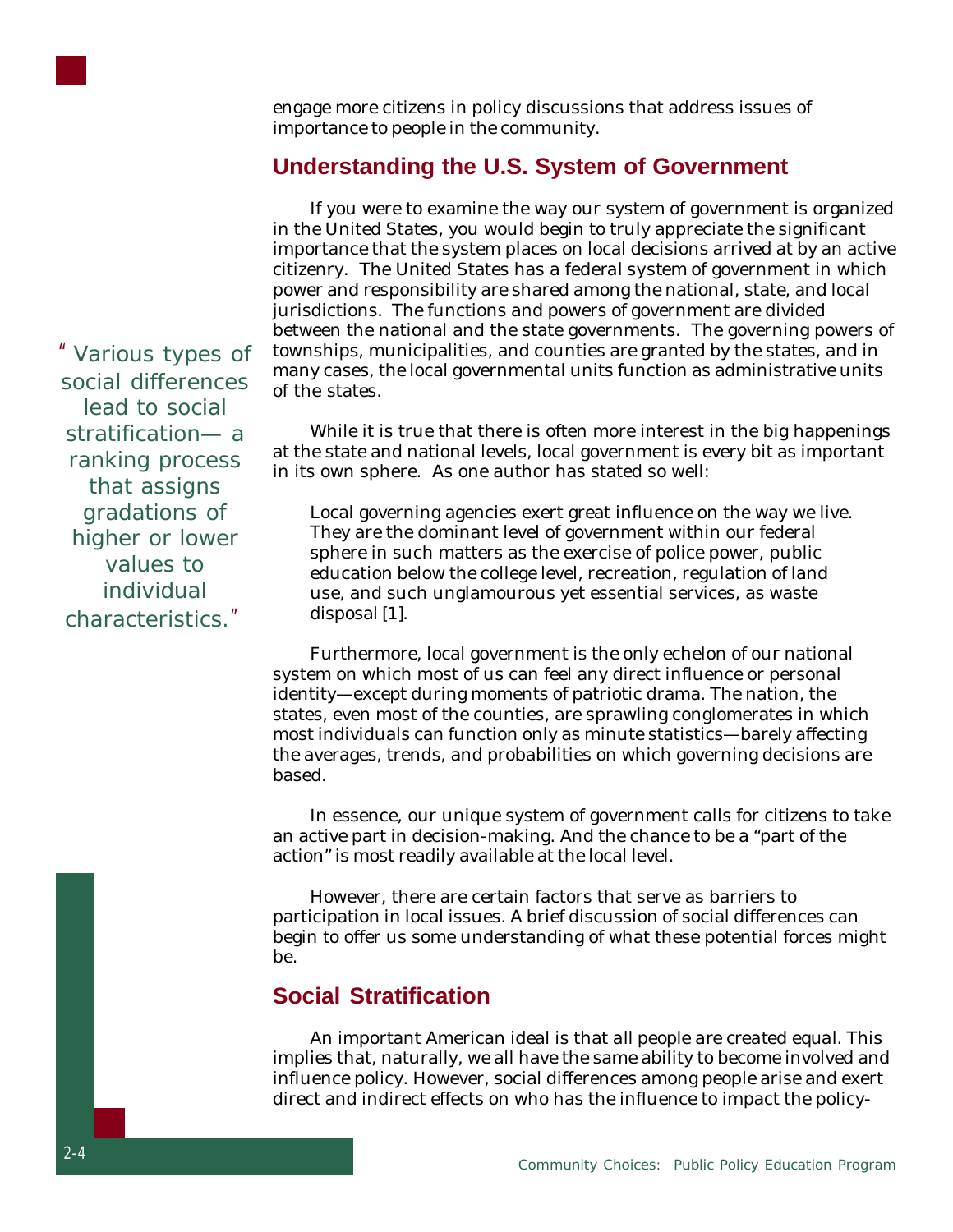making process. As Swanson and his associates have noted:

In the end, we do not all partake or benefit equally in the opportunities of this country. The hard reality is that the cards are stacked against some groups and individuals. The belief in equal opportunity is not always translated into equal results. Differences in family education, income, occupational status, and other characteristics lead to social distinctions that shape the options and opportunities which each individual faces, regardless of the promises of the Declaration of Independence [2].

Various types of social differences lead to social stratification—a ranking process that assigns gradations of higher or lower values to individual characteristics. There are many items that can be used to rank people in a system of social stratification— race and gender, for example. For the most part, however, American social scientists agree that the most useful and powerful measure that is used to stratify people is **socioeconomic status** (or what is often simply called SES). Socioeconomic status represents a combined measure of the **income, education**, and **occupation** of individuals (or families). These factors tend to go together. People with high education usually have high status jobs that provide a good income for these individuals. Of course, the reverse tends to be true as well—people with low education have jobs which generally pay much less. Indeed, there are exceptions to this pattern, but this is usually how income, education and occupation tend to be connected.

People associated with different socioeconomic statuses have distinct interests, needs, and concerns that tend to affect how they view certain public policy issues. Social stratification has much to say about how a community might deal with key local matters and who ultimately will benefit from these decisions. For example, a downtown renewal project that renovates and converts some old apartment houses into condominiums will tend to benefit the developers and the community as a whole because of the introduction of higher income people into the area. But such a project may end up ignoring the interests of low-income people who live in these old housing complexes and who are likely to be displaced from the neighborhood (since they will be unlikely to pay the higher rents that these new condominiums will command).

Yet, the reality often differs from the ideal principles. In order to involve more community members in the policy deliberations that affect their lives, we must understand who usually makes local policy decisions.

#### **Levels of Local Leadership**

In general, the level of influence that individuals have in local decisions is dependent upon where they are located in the local leadership hierarchy. Leadership in most communities forms a structure much like a pyramid. The leadership and influence that an individual provides is generally a function of that person's location in the leadership hierarchy.

"The principal of equity and democracy suggest that the interests and concerns of all the members of the community should be considered when public decisions that have an effect on the community as a whole are to be made."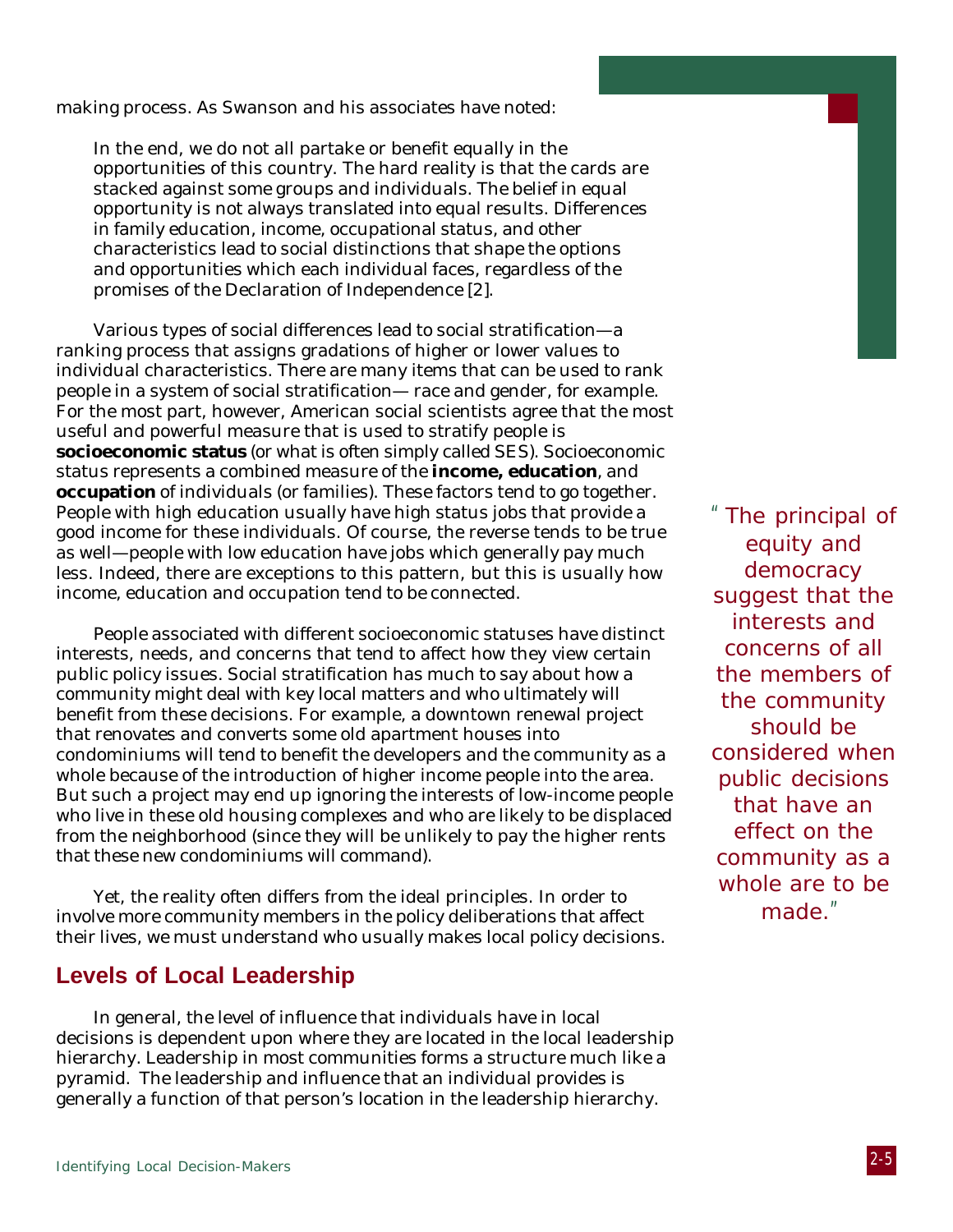

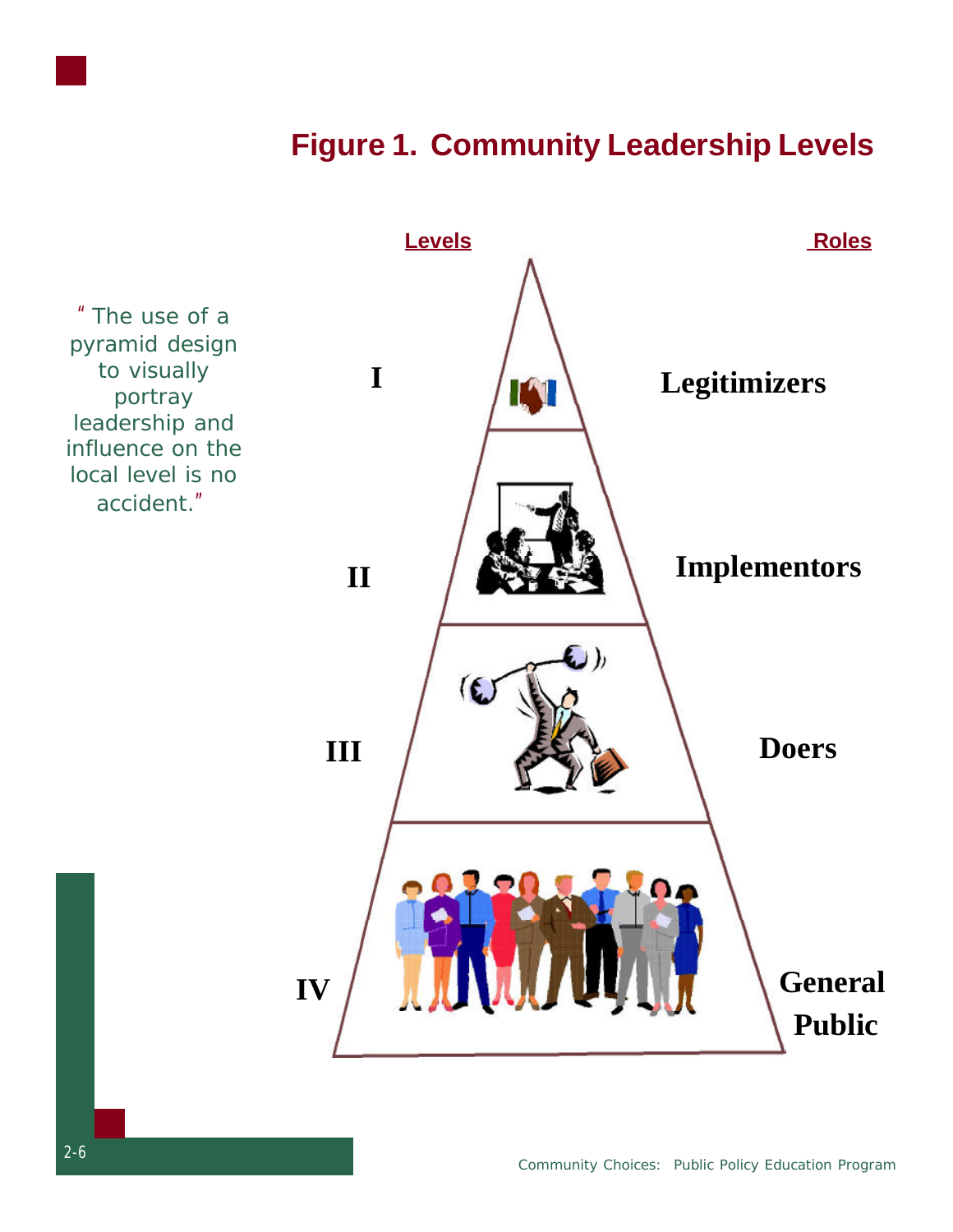The four levels of leadership can be categorized as *legitimizers, implementors, doers,* and the *general public* (see Figure 1). It is the *legitimizers* who are positioned at the highest rung of the local leadership structure, while the general public is situated at the bottom level of the hierarchy. Let's describe each of these leadership levels in greater detail.

*Legitimizers*, as the name implies, refers to those individuals in the community who provide the approval necessary to guarantee the success of important undertakings. In most instances, their efforts are addressed to projects having important policy implications for the community. Though they may not become actively involved in all community issues or concerns, their endorsement is often essential if groups or individuals hope to be successful in accomplishing the goals and objectives of their local projects.

In many instances, you will find that these top community influential are employed in important positions within the business, industrial, financial and governmental sectors of the community. Their influence is, in no small measure, due to the tremendous human, physical and financial resources which they control or have access to. These resources can be used to guarantee or thwart the success of many local projects or policy issues.

*Implementors*, who form the second level of leadership in a community, are the more active participants in community projects. Their involvement is often limited to areas in which they possess technical and/or professional competencies. Their key function is to implement the plans and decisions arrived at or approved by the *legitimizers*. Given their active involvement in local projects, they tend to acquire high visibility in the eyes of most community residents.

The third leadership level in the community is that of the *doers*. They perform many of the chores associated with a project, such as stuffing envelopes, making and answering phone calls, distributing information, and rallying support of local residents behind the project. Though they are seldom involved in the planning and decision-making phases of a project, they perform a key role by ensuring that all tasks are carried out. In most cases, individuals active in community clubs and civic and service organizations are a part of this third leadership level.

Finally, we have the general public. In most cases, they remain removed from active involvement in local leadership activities. Nonetheless, they do constitute an important aspect of the locality that must be given due consideration in important decisions, particularly those directly affecting them. The general public includes both a fairly sizable number of people who never become involved in public issues, and another segment that will be involved on an occasional basis, especially if issues or policies directly affecting them are being considered.

The use of a pyramid design to visually portray leadership and

**"**Individuals who perform active decision-making roles in local projects are part of the communitity's leadership structure.**"**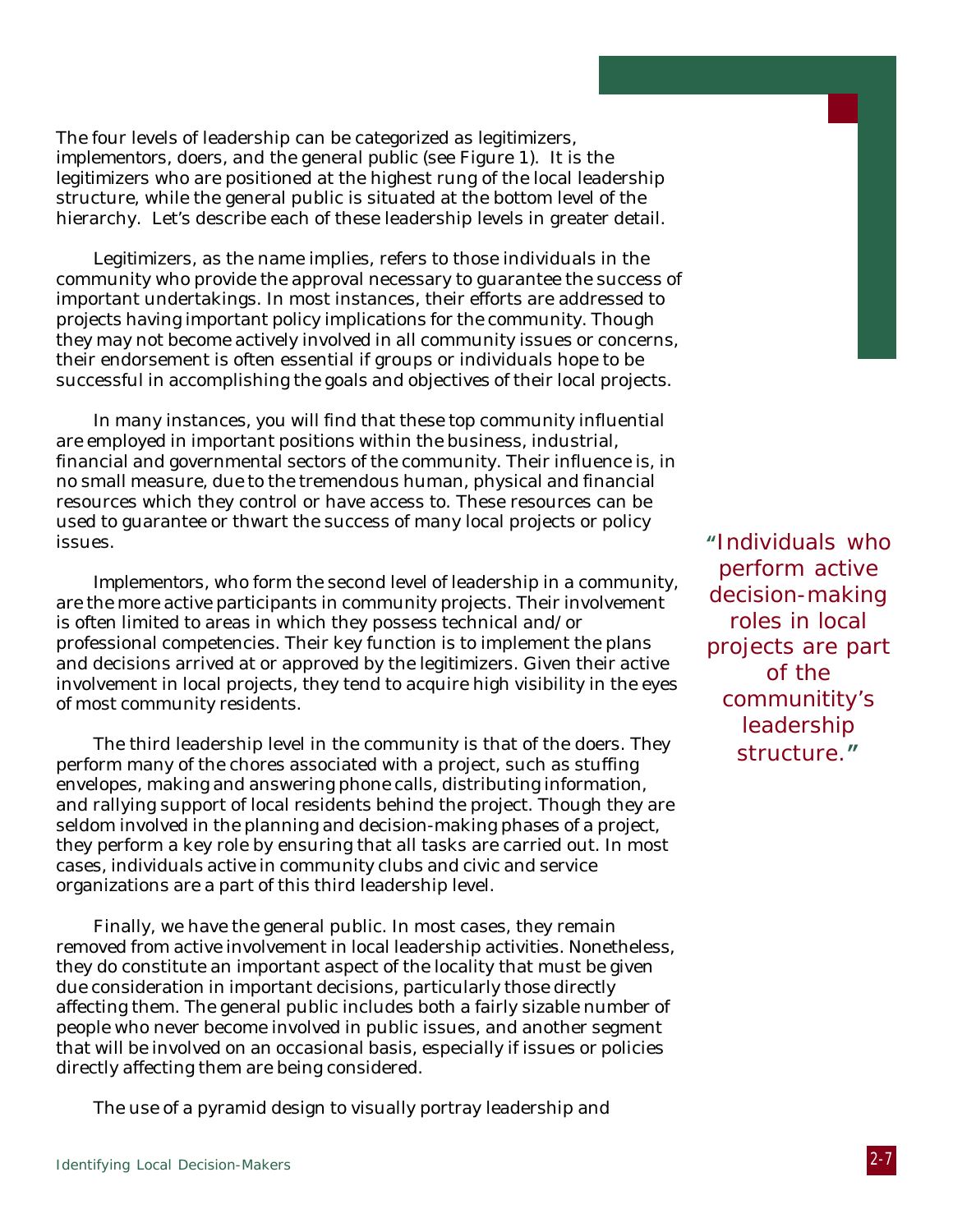

influence on the local level is no accident. The pyramid suggests that the most influential level—*legitimizers*—is made up of a small number of people in the community. Implementors are more numerous than *legitimizers*, but less so than the doers. And finally, the general public is the largest group in the pyramid, but the one that is least actively involved in local policy decisions and as a result, often less instrumental in helping influence or guide local policy deliberations.

**Locating Local Influentials**

There are approaches that can be used to gain some idea of who might be located in the different influence levels in the leadership hierarchy (see Activity #1). There are two techniques that social scientists have used quite successfully in determining who the local *legitimizers* might be. These approaches are called the "*Positional*" and "*Reputational*" techniques.

The idea behind the *"Positional"* approach is that individuals who occupy the top spots in the major organizations of the community are the local leaders. Their key roles in the various organizations provide them with access to important resources which they can mobilize and bring to bear on any community project or important policy issue.

A second approach that is useful for uncovering the list of *legitimizers* in a community is called the *"Reputational"* technique. This method begins with the assumption that those individuals who have the "*reputation*" for power constitute the community's leadership structure.

List the names of individuals nominated on a notepad and tabulate the total number of times each individual's name is mentioned. The persons receiving the greatest number of nominations are often viewed as the community leaders and part of the group of local legitimizers.

The *"Decisional"* approach tends to be the most helpful method for determining who the implementors are in the community. This approach assumes that active participation in community projects or issues is leadership. Therefore, individuals who perform active decision-making roles in local projects are part of the community's leadership structure.

Finally, the *"Social Activity"* procedure tends to be effective in tapping the so-called doers of the community. This approach focuses specifically on those individuals who are active and who hold office in local clubs, voluntary and civic/service organizations in the area. These people tend to be the ones who are willing to take on the multiple and time-consuming

"There are two techniques that social scientist have used quite successfully in determining who the local *legitimizers* might be—the **"Positional"** and the **"Reputational"** techniques."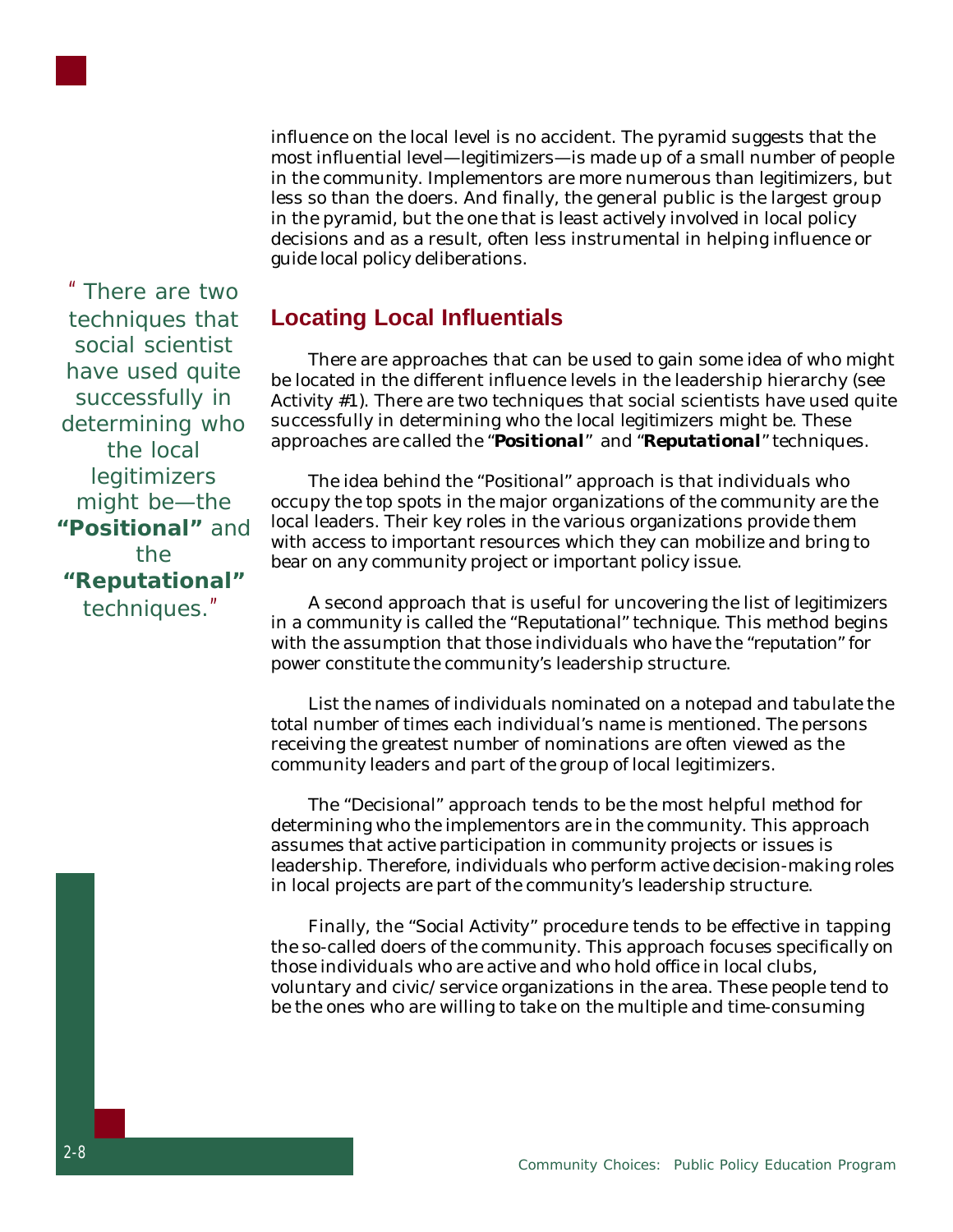tasks associated with getting projects off the ground or helping to better inform the community of important problems or policy issues.

It's important to point out that if the community you are interested in tends to be moderate to large in population size, it is likely that the distinct leadership levels shown in Figure 1 will be occupied by different people. In smaller communities, on the other hand, the same group of people will likely carry out multiple leadership roles, such as *legitimizers* and *implementors*. This is because fewer persons tend to be available to fill the various leadership roles. So, the same individuals tend to appear frequently on more than one of the leadership levels presented in Figure 1.

#### **Expanding the Breadth of Local Participation**

Public policy education has as its very foundation the value of public participation in governmental decisions. It is assumed that if the democratic system is to function effectively, the citizenry must be wellinformed of the major issues of the day, and must have the opportunity to participate in the decision-making process. This is no less true in the local community than in national affairs. No doubt, an array of community problems clamor for attention including those that deal with economic development issues. Expanding the participation of local citizens in addressing these important local issues is of paramount importance.

In this module, we have described the people who tend to be influential in deciding important policy issues. We have noted that many people remain uninterested or uninvolved in local matters. In some cases, the socioeconomic status of people often limit their access to the decisionmaking process. As public policy issues are debated, it is important to remain sensitive to the fact that probably not all perspectives or voices are being heard. In order to ensure fairness and equity at the local level with regard to public policy activities, the public policy education participants must make every effort to recruit and involve people of racial/ethnic diversity or of lower socioeconomic standings. Their interests and concerns cannot be ignored or dismissed.

Granted, *legitimizers* and *implementors* will continue to command influence in deciding important policy matters. This does not mean, however, that the common citizen is powerless. Organizing as a group to understand the policy issues, and working together to help shape the strategies for responding to these issues, represents a valuable mechanism for ensuring that they will be heard. Ten people working together in cooperation to achieve a common goal can accomplish more than 10 people working separate from one another. By organizing, you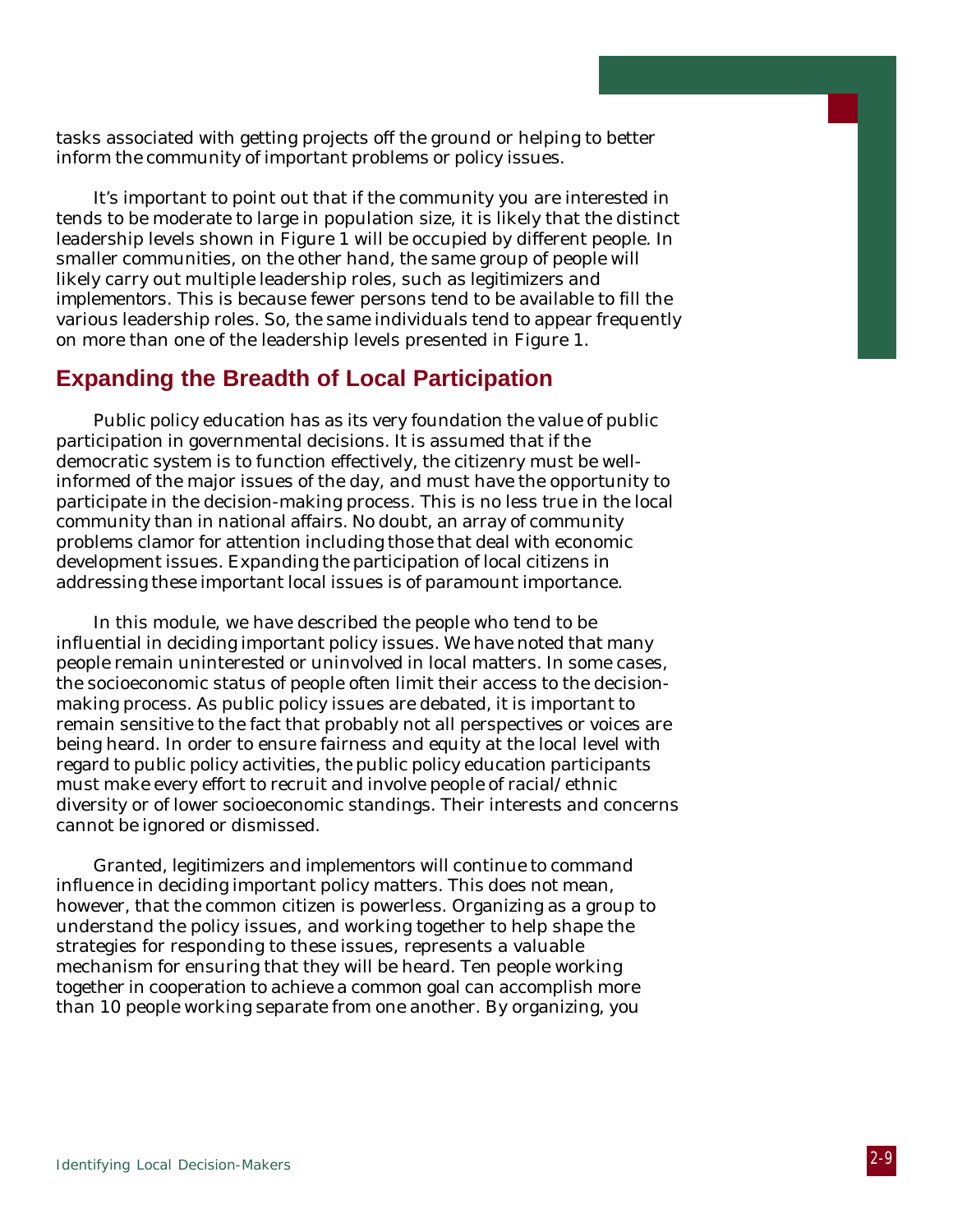

magnify the power and influence of individuals. In fact, forming an organization to deal with an issue of concern will strengthen the group's capacity to influence public policy in the following ways:

- w A division of labor can take place that will allow your group to take advantage of the special skills and talents of the various members of the group.
- Establishing an organization will increase the public's awareness of the issue and goals being promoted by your group. For example, the local news media are more likely to give attention to the public policy recommendations of a citizens' organization than they would to a "Letter to the Editor" prepared by an individual.
- Local influential leaders are more likely to take the effort seriously since the concern is being expressed by a group of local residents.
- w Working as a group gives each individual a sense of confidence in his/ her ability to make positive changes in the community. The person begins to feel empowered.
- Working in a mutual effort with others in a group can, to some extent, make up for economic and social disadvantages that one may have due to income, occupational, educational, or minority racial/ethnic status.

#### **Concluding Comments**

This overview has built on the public policy education model's **involvement** phase by emphasizing the importance of understanding how local decisions are made and identifying who is involved in these activities. This base information will be useful later on in this program, when participants examine specific community economic development issues and seek to expand the people and groups who are engaged in discussing and shaping policy recommendations.

#### **References**

[1] Berkeley, George E. 1978. *80,000 Governments: The Politics of Subnational America.* Boston, MA: Allyn and Bacon.

[2] Swanson, Bert E., Richard A. Cohen, and Edith P. Swanson. 1979. *Small Town and Small Towners.* Beverly Hills, CA: Sage Publications.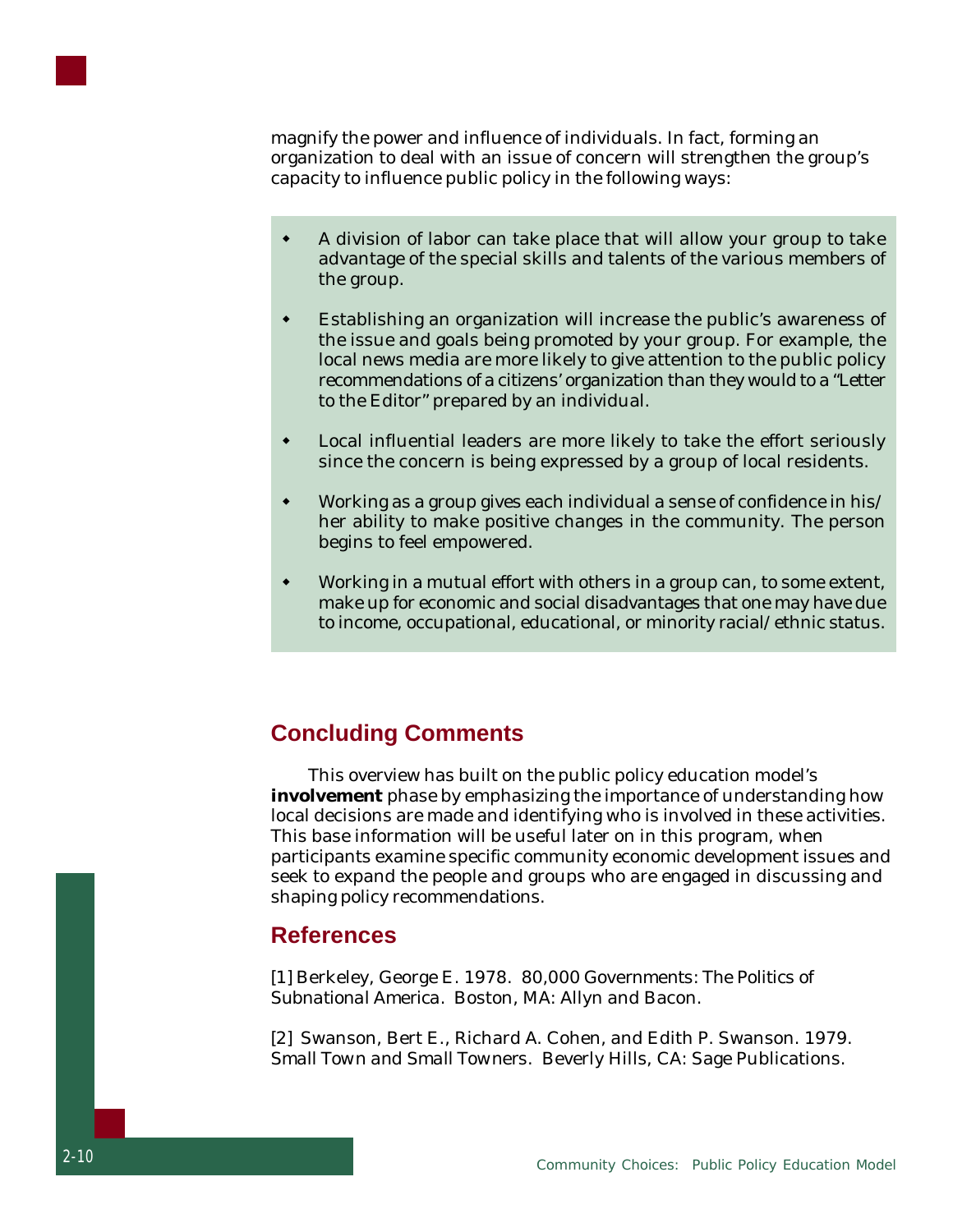### **Module Two Instructor's Guide**

Identifying Local Decision-Makers

## **Small Group Activities**

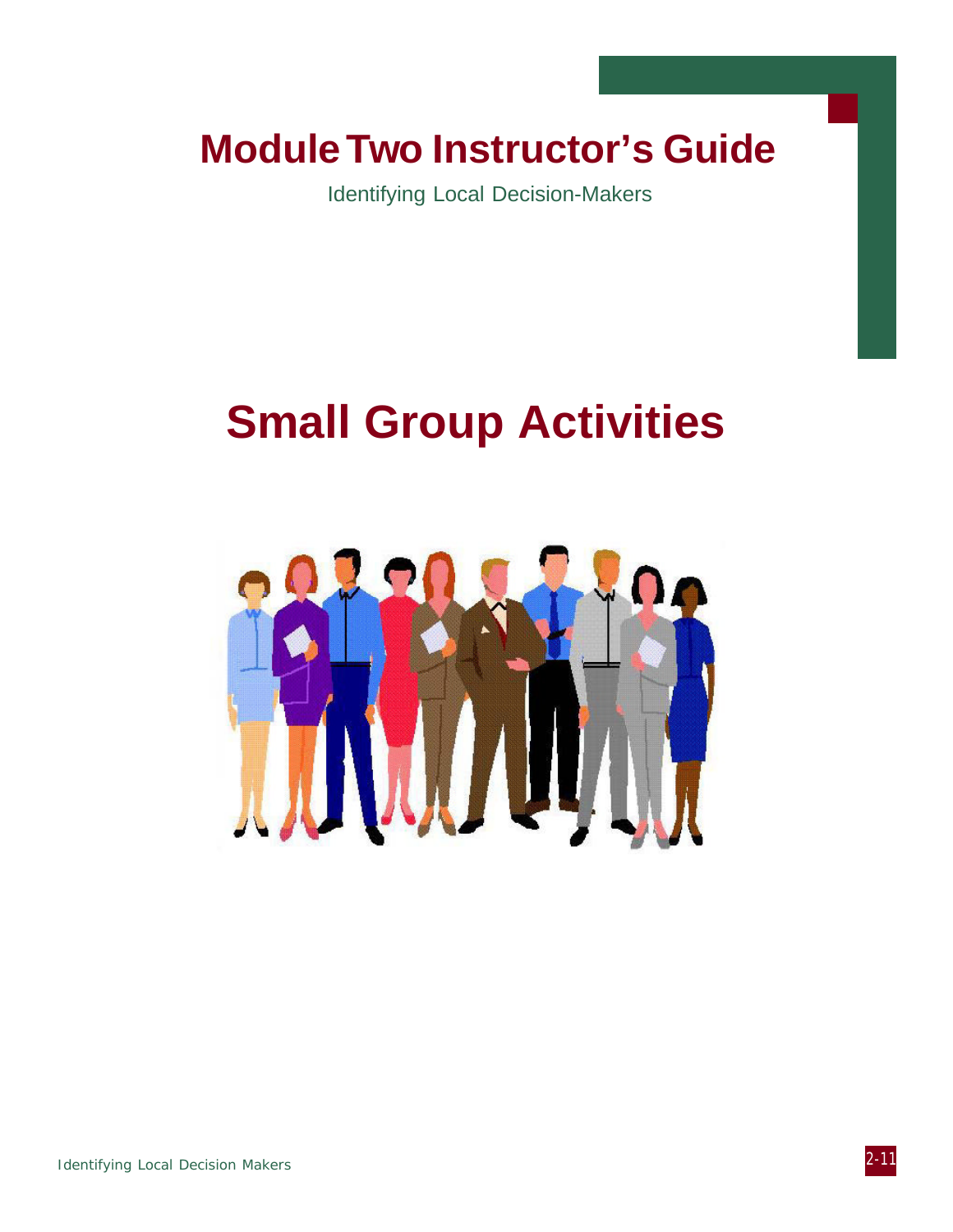

#### **Activity #1 Approaches For Identifying Community Leaders**

In this session, we discussed the importance of being aware of how local decisions are made. Where a person is located in the leadership hierarchy has much to do with how influential that person might be in affecting local policy decisions.

Think about the leadership structure of your community. Who do you think are the local *legitimizers* and *implementors*? To help develop a list of possible *influentials*, use the three approaches below (that is, the *positional*, the *reputational*, and the *decisional*) to generate names of individuals. Work on the list in small groups.

#### **1. The Positional Approach**

Use the following guideline to identify individuals in your community who are viewed as positional leaders. Remember that the list you generate is generally considered to be people who serve as local *legitimizers*.

- Identify those persons who occupy the top formal positions or offices in the public and private sectors of your community. Some of these formal positions include the mayor or city manager, city or county commissioners, key business people, bank officers, and others who hold important positions in government, business, industry, and finance.
- List these names on the attached sheet.

As you compile the list, pay special attention to whether there is much overlap among names. That is, if one or more persons hold several leadership positions across these different types of firms, this may be an indication of an *elite* or *clique* leadership structure. This may suggest that a small group of people dominate community decision-making. If such overlap is rare, this suggests that a pluralistic pattern might predominate, one in which a wider range of people are giving leadership to those issues deemed critical to the economic and social health of the community. Discuss the meaning of your findings.

#### **2. Reputational Approach**

This method focuses on those persons who have the "reputation" for being influential on important local issues. This method also helps identify community legitimizers.

 $\bullet$  Have each member of your group identify 5 to 10 people in the community who come to mind in response to the following questions: "Who has the most influence in your community in deciding important matters facing it?" and "Whose support would you like to have if you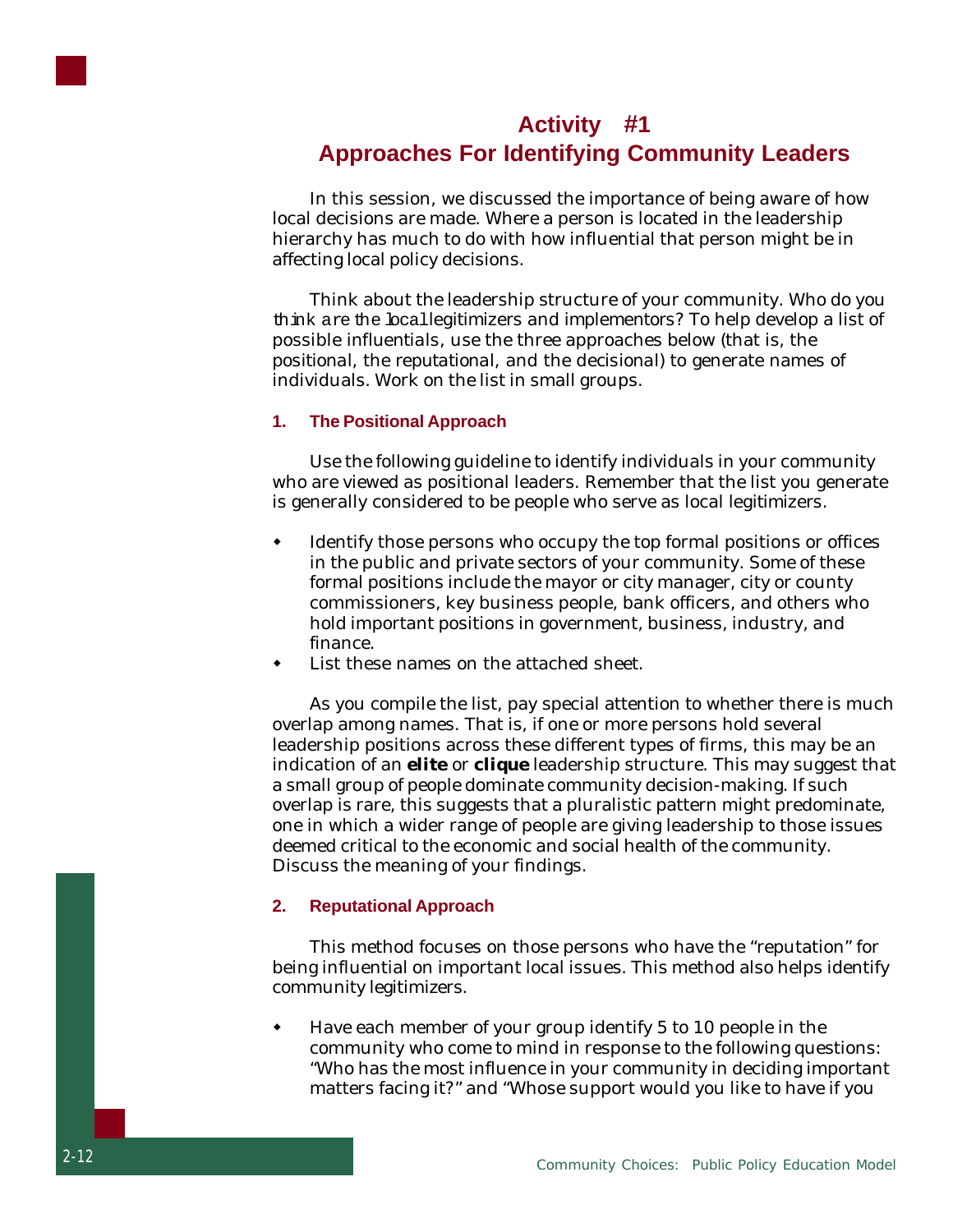wanted to propose something new for the community?"

 $\bullet$  List these names of the individuals nominated on the attached sheet and tabulate the total number of times each individual's name is mentioned. The persons receiving the greatest number of nominations are often viewed as the community leaders and part to the group of local *legitimizers*.

#### **3. Decisional Approach**

This approach suggests that active participation in important community projects or issues indicates a person with influence in local matters. As a technique, it tends to be successful in identifying community *implementors*. See if you can list some of the people in your community who are *implementors*.

- Identify the significant local projects, issues, or policy decisions that have been addressed in the past 2 to 3 years or the 3 to 4 key issues with which your community is currently dealing. Now, determine the persons that have been significantly involved in one or more of these issues. If you have access to newspaper accounts of these activities, it can prove quite helpful in identifying active participants.
- List these names on the attached sheet. The names that are generated through this process are ones that are commonly viewed as community *implementors*.

#### **4. The Social Activity Approach**

This method is effective in identifying individuals who are the doers in the community. It focuses specifically on those individuals who are willing to take on multiple and time-consuming tasks associated with getting projects off the ground or helping to better inform the community of important problems or policy issues.

- Have group members identify those persons who they know are active in community activities such as local clubs, voluntary and civic/service organizations or who they know can be counted on to become involved in community issues.
- List the names of the individuals nominated on the attached sheet and tabulate the total number of times each individual's name is mentioned. The persons receiving the greatest number of nominations are often viewed as the community *doers*.

#### **Discussion Questions**

- 1. To what extent are the same names being uncovered using the three different techniques? Do the positional and reputational methods tend to have considerable or only minor overlap in names? Are some people that you have identified as legitimizers also viewed as implementors?
- 2. Do you think that knowing who the local legitimizers and implementors are can be helpful to individuals or groups who are trying to help shape local policy decisions? Why or why not?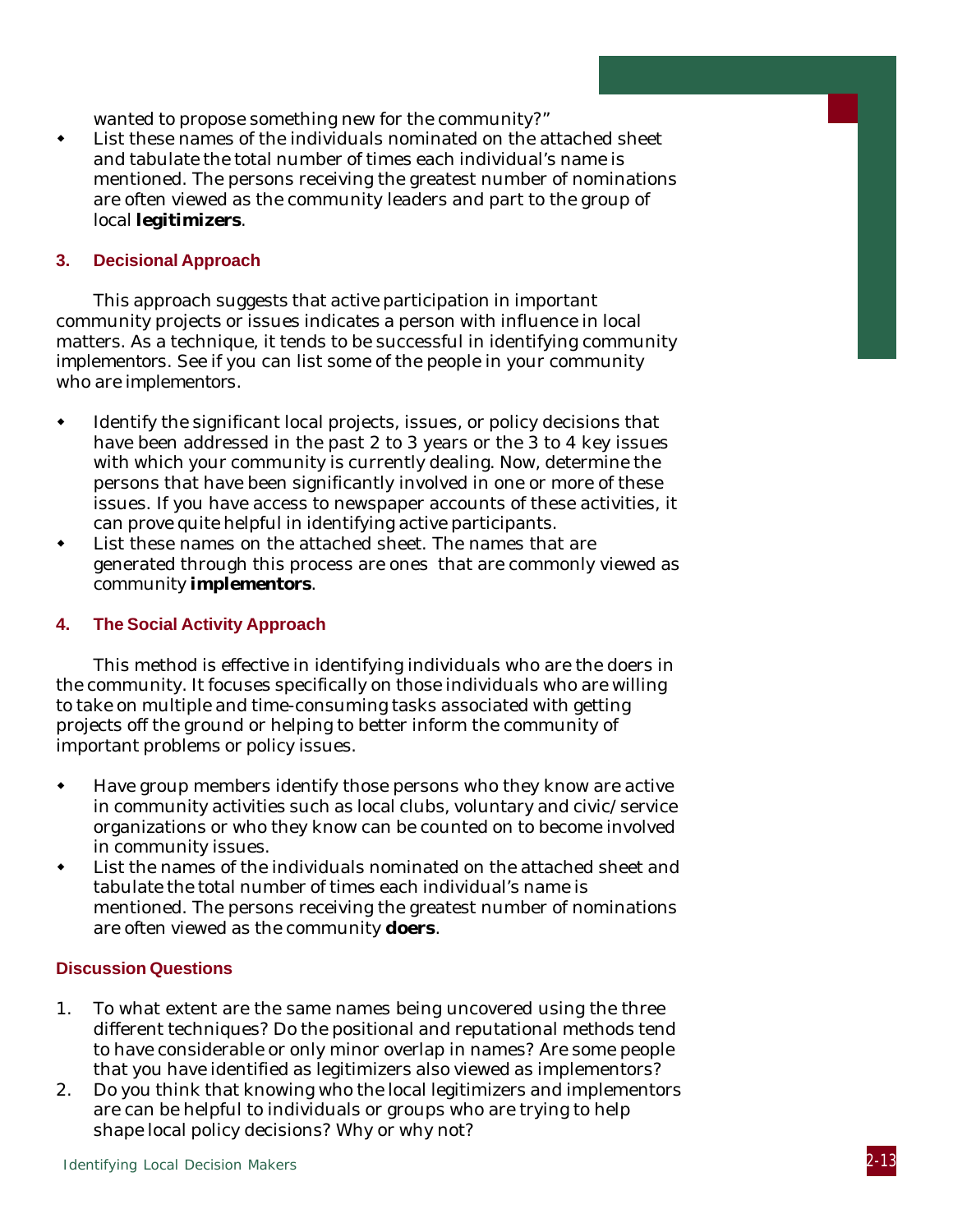

# **Community Leadership Worksheet<br>Activity #1**

|                               | <b>Leadership Approach</b>                                                                                             | <b>Names Identified</b> |
|-------------------------------|------------------------------------------------------------------------------------------------------------------------|-------------------------|
|                               |                                                                                                                        |                         |
|                               |                                                                                                                        |                         |
|                               |                                                                                                                        |                         |
|                               |                                                                                                                        |                         |
|                               |                                                                                                                        |                         |
|                               |                                                                                                                        |                         |
|                               | <u> 2000 - Jan James James Jan James James Jan James James Jan James James Jan Jan Jan James Jan Jan Jan Jan Jan J</u> |                         |
|                               |                                                                                                                        |                         |
|                               |                                                                                                                        |                         |
|                               | <u> 1989 - Johann Barbara, martxa alemaniar arg</u>                                                                    |                         |
| <b>Reputational Technique</b> |                                                                                                                        |                         |
|                               |                                                                                                                        |                         |
|                               |                                                                                                                        |                         |
|                               |                                                                                                                        |                         |
|                               |                                                                                                                        |                         |
|                               |                                                                                                                        |                         |
|                               |                                                                                                                        |                         |
|                               |                                                                                                                        |                         |
|                               |                                                                                                                        |                         |
|                               |                                                                                                                        |                         |
|                               |                                                                                                                        |                         |
|                               |                                                                                                                        |                         |
|                               |                                                                                                                        |                         |
|                               |                                                                                                                        |                         |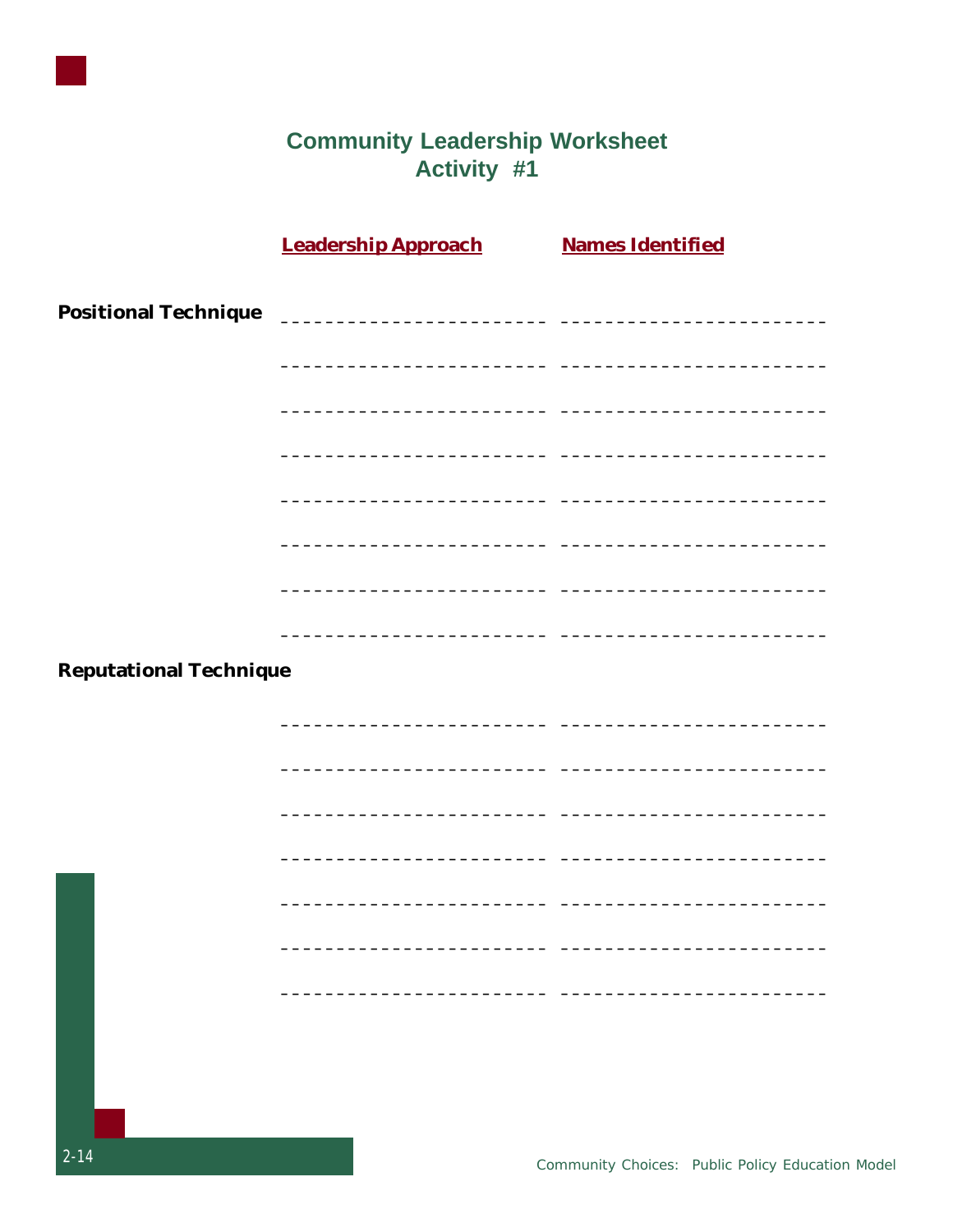|                                  | <b>Community Leadership Worksheet</b><br><b>Activity #1</b> |                                                              |  |
|----------------------------------|-------------------------------------------------------------|--------------------------------------------------------------|--|
|                                  |                                                             |                                                              |  |
|                                  | <b>Leadership Approach Mames Identified</b>                 |                                                              |  |
|                                  |                                                             |                                                              |  |
|                                  |                                                             |                                                              |  |
|                                  |                                                             |                                                              |  |
|                                  |                                                             | <u> 1989 - Johann John Harry, amerikan bernama (j. 1989)</u> |  |
|                                  |                                                             |                                                              |  |
|                                  |                                                             |                                                              |  |
|                                  |                                                             |                                                              |  |
|                                  |                                                             |                                                              |  |
|                                  |                                                             | - -                                                          |  |
|                                  |                                                             | - -                                                          |  |
|                                  |                                                             |                                                              |  |
|                                  |                                                             |                                                              |  |
| <b>Social Activity Technique</b> |                                                             |                                                              |  |
|                                  |                                                             |                                                              |  |
|                                  |                                                             |                                                              |  |
|                                  |                                                             |                                                              |  |
|                                  |                                                             |                                                              |  |
|                                  |                                                             |                                                              |  |
|                                  |                                                             |                                                              |  |
|                                  |                                                             |                                                              |  |
|                                  |                                                             |                                                              |  |